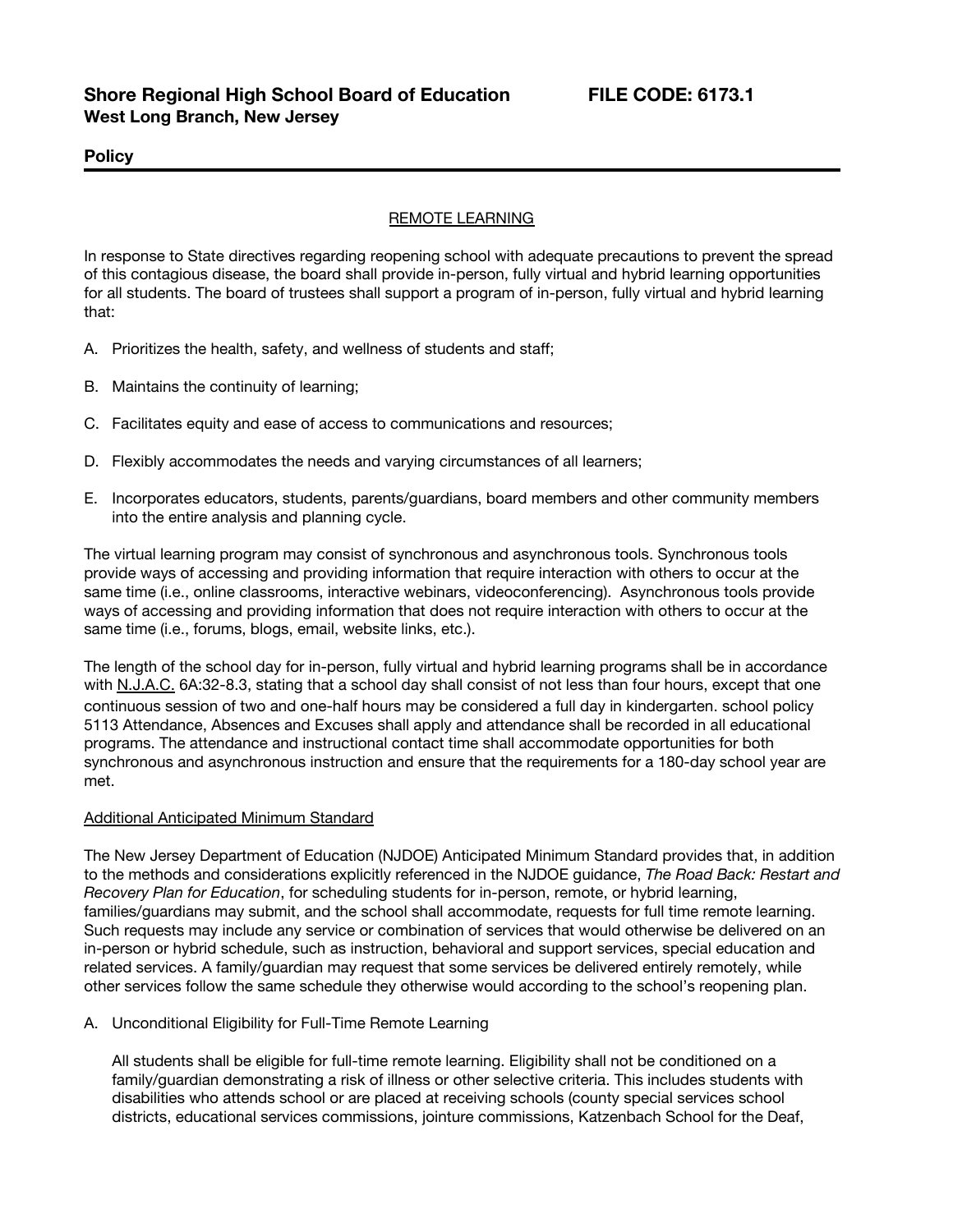## REMOTE LEARNING (continued)

regional day schools, college operated programs, and approved private schools for students with disabilities).

B. Procedures for Submitting Full-Time Remote Learning Requests

Recognizing that planning is required in order to provide continuity in the student's educational program and arranging the appropriate staff and resources, a family/guardian shall submit a request for full-time remote learning, including requests to begin the school year receiving full-time remote learning and requests to transition from in-person or hybrid services to full-time remote learning during the school year. Procedures for submitting the request are as follows:

- 1. The request shall be submitted to the principal at least 21 days before the start of the semester;
- 2. Requests shall be approved 10 days after the receipt of the request;
- 3. Questions and concerns may be directed to the principal or his or her designee;
- 4. The family/guardian shall submit the following information or documentation with their request. The documentation shall not exclude any students from the school's full-time remote learning option, but rather be limited to the minimum information needed to ensure proper recordkeeping and implementation of successful remote learning:
	- a. Verification of the technology necessary to receive remote instruction (including camera and speaker capability) and assurance that the student will have access to the device for the length of the school day;
	- b. Verification of internet access and/or Wi-Fi sufficient to receive remote instruction;

Families/guardians having limited access to equipment or the internet shall inform the principal or his or her designee. The school shall make a reasonable effort to support the remote instruction by facilitating services and/or providing equipment.

- 5. For students with disabilities, the school shall determine if an IEP meeting or an amendment to a student's IEP is needed for full-time remote learning.
- 6. Families/guardians shall submit a request according to the procedures above for transitioning their student from in-person or hybrid delivery to full-time remote delivery;
- 7. Families/guardians are expected to cooperate in setting up the transition and may be required to participate in scheduled meetings (in-person or video or tele conferences) during the transition period;
- 8. School teachers, administrators and other school staff shall endeavor to provide supports and resources to assist families/guardians, particularly those of younger students, with meeting the expectations of the school's remote learning option.

Upon satisfaction of these minimum procedures, the school shall approve the student's full-time remote learning request.

C. Scope and Expectations of Full-Time Remote Learning

A student participating in the board's full-time remote learning option shall be afforded the same quality and scope of instruction and other educational services as any other student otherwise participating in school programs (e.g. students participating in a hybrid model). This includes but is not limited to:

- 1. Access to standards-based instruction of the same quality and rigor as that afforded all other students of the school;
- 2. The school shall make its best effort to ensure that every student participating in remote learning has access to the requisite educational technology;
- 3. Special education services and related services shall be provided to the greatest extent possible.
- D. Procedures to Transition from Full-Time Remote Learning to the In-Person Educational Program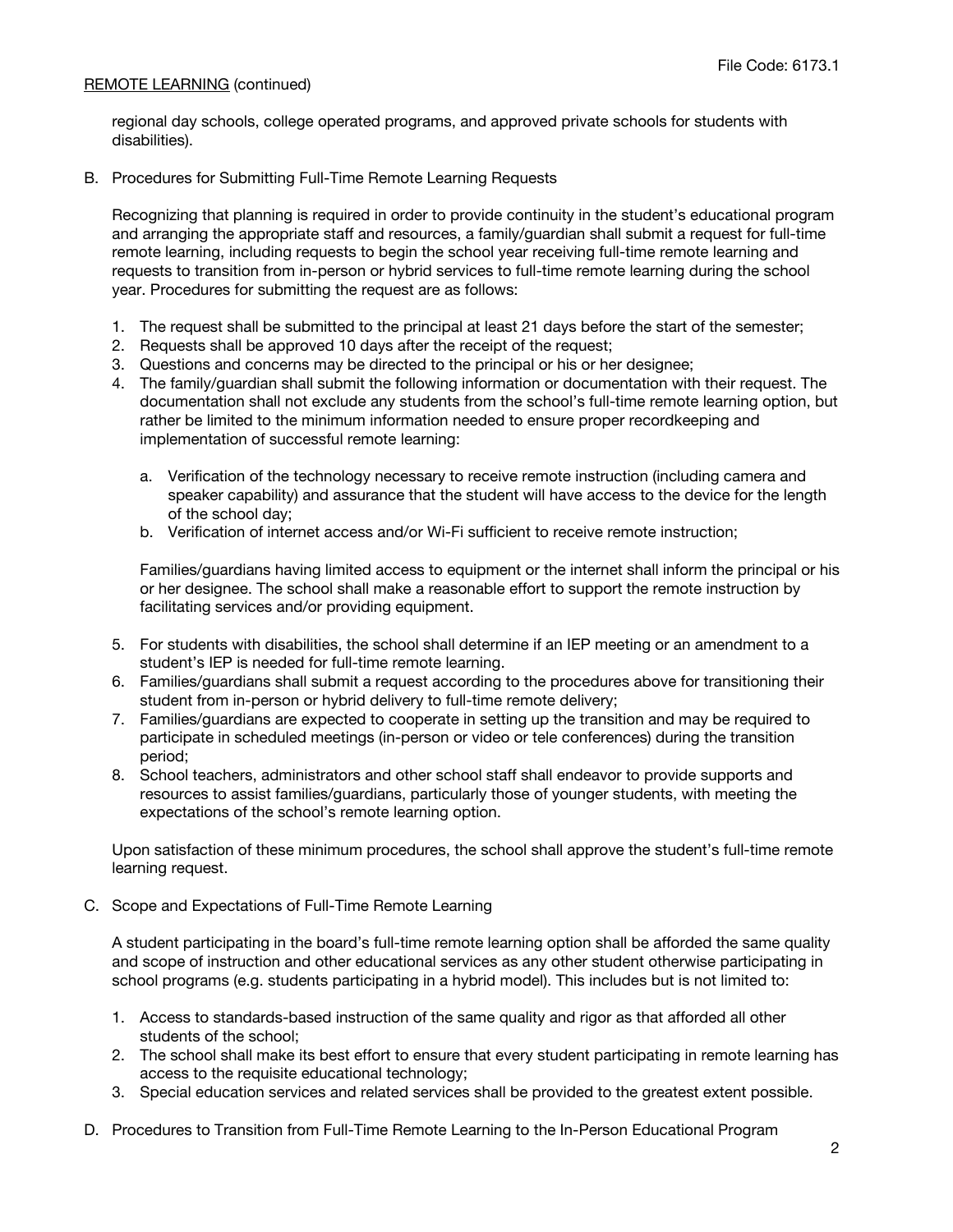A student shall be eligible to transition to the in-person educational program. This will allow families/guardians to make the arrangements needed to effectively serve students' home learning needs and will support educators in ensuring continuity of instruction. The family/guardian shall submit a request to transition from full-time remote learning to the in-person educational program according to the following procedures:

- 1. The request shall be submitted to the principal at least 21 days before the start of the semester. The principal may consider requests submitted during the semester on a case by case basis;
- 2. Requests shall be approved 10 days after the receipt of the request;
- 3. Questions and concerns may be directed to the principal or his or her designee;
- 4. The family/guardian shall submit the following information or documentation with their request. The documentation shall not exclude any students from the school's in-person educational program, but rather be limited to the minimum information needed to ensure proper recordkeeping and implementation of a successful transition to the in-person education program:
	- a. Summary of synchronous and asynchronous learning opportunities successfully completed;
	- b. Summary of synchronous and asynchronous learning opportunities still working through;
	- c. The student shall submit to the COVID screening process upon reentry to the school;
- 5. Students transitioning to the in-person educational program may be required to submit to an academic assessment prior to being placed in a class. Remediations shall be provided for students that need them;
- 6. Families/guardians are expected to cooperate in setting up the transition and may be required to participate in scheduled meetings (in-person or video or teleconferences) during the transition period.
- E. Procedures for Communicating School Policy with Families

Teaching staff members and administrators shall provide clear and frequent communication with families/guardians, in their home language, and shall ensure that communication opportunities are as readily accessible as possible. Communication shall include but shall not be limited to, information regarding:

- 1. Summaries of, and opportunities to review, the school's full-time remote learning policy and attendance policy;
- 2. Procedures for submitting full-time remote learning requests;
- 3. Scope and expectations of full-time remote learning;
- 4. Procedures for transition from full-time remote learning to in-person services and vice-versa;
- 5. The school's procedures for ongoing communication with families and for addressing families' questions or concerns:
- 6. Teaching staff members who are teaching remote classes shall have office hours to address questions and concerns. Teachers shall notify the families/guardians of their students regarding the time of the office hours and the method of contact (email, text, video or teleconference).
- F. Reporting

To evaluate full-time remote learning, and to continue providing meaningful guidance for schools, the New Jersey Department of Education (NJDOE) may require schools to report to the NJDOE data regarding participation in full-time remote learning. Data will include the number of students participating in full-time remote learning by each of the following subgroups: economically disadvantaged; major racial and ethnic groups; students with disabilities; and English learners. The lead person shall ensure that such reports are completed efficiently.